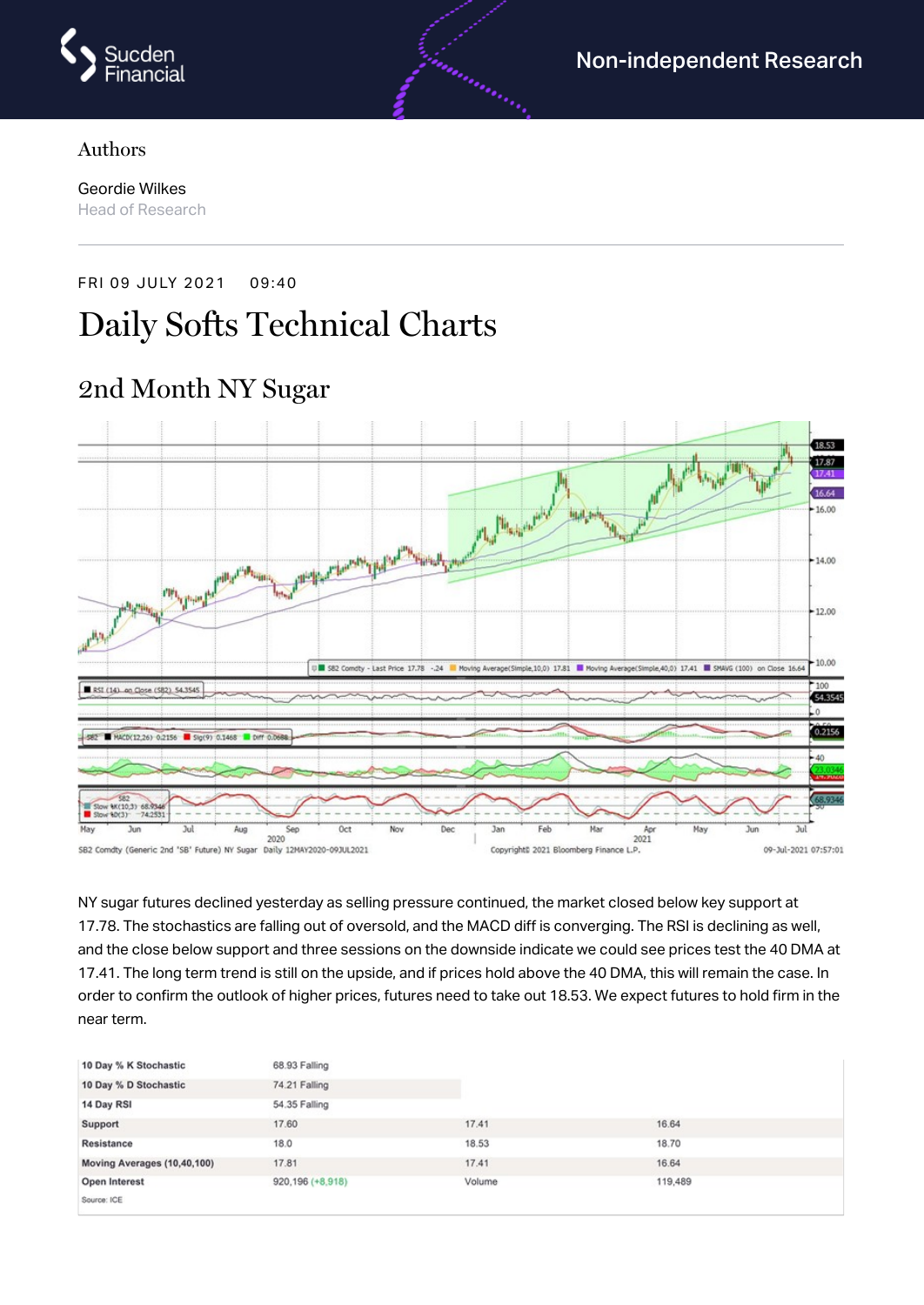#### 2nd Month Ldn Sugar



Ldn sugar futures weakened yesterday as selling pressure continued, the market closed at 457.80. The stochastics are falling, the MACD is converging, and the RSI is falling. We expect further selling pressure in the near term towards trend support at 450.80 where the 100 DMA also stands. A subsequent breach of this level would help to confirm the double top at 480 and a rejection of the ascending triangle. On the upside, the market has been supported between 457 and 450 in recent weeks. Futures need to gain a footing above 469.60 in order to set the scene for higher prices in the long run.

| 10 Day % K Stochastic       | 66.47 Falling |        |        |
|-----------------------------|---------------|--------|--------|
| 10 Day % D Stochastic       | 74.44 Falling |        |        |
| 14 Day RSI                  | 49.63 Falling |        |        |
| Support                     | 457.80        | 459.79 | 450.64 |
| Resistance                  | 478           | 480    | 482.60 |
| Moving Averages (10,40,100) | 459.79        | 457.56 | 450.64 |
| Open Interest               | 80,520 (-157) | Volume | 19,045 |
| Source: ICE                 |               |        |        |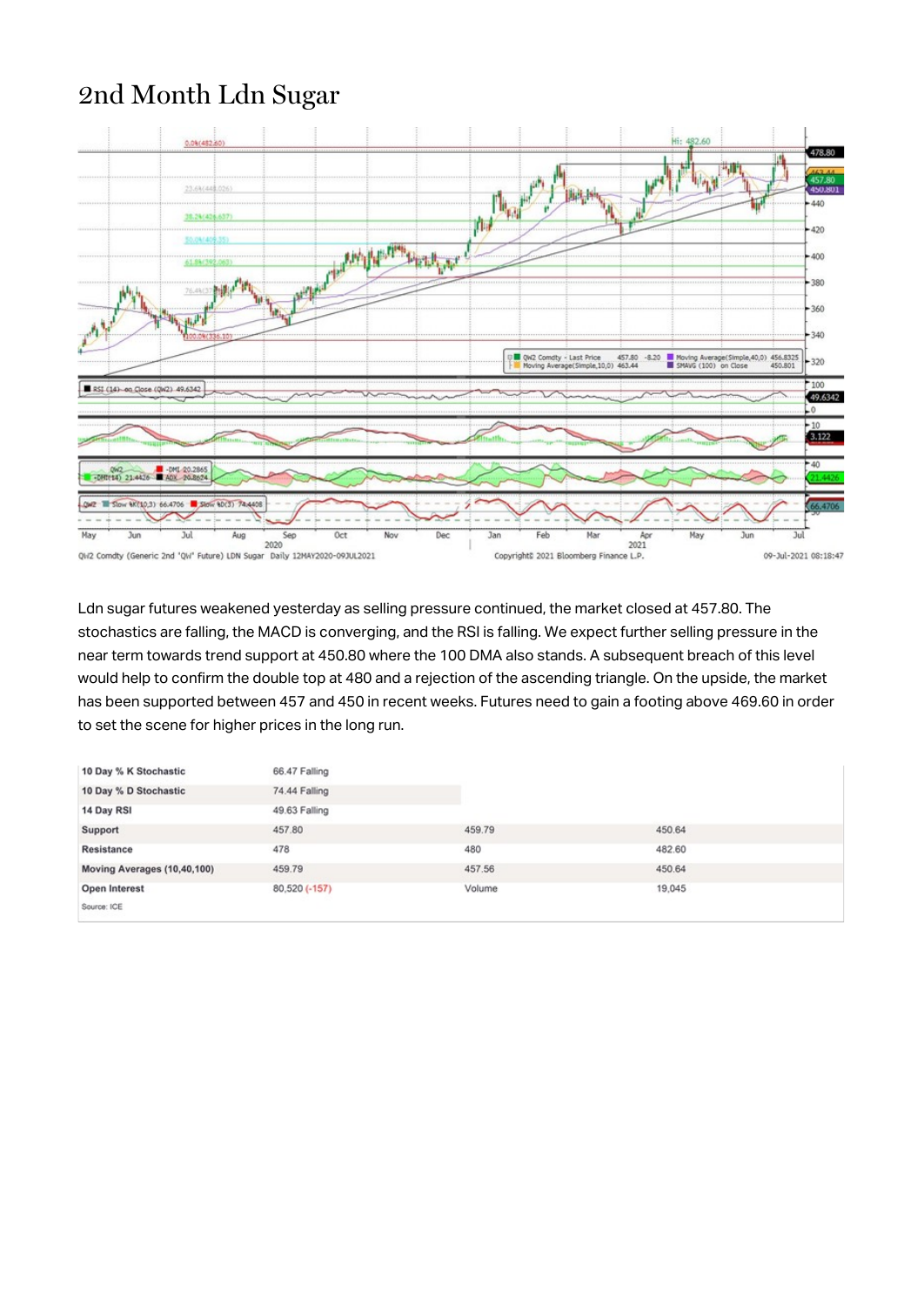### 2nd Month NY Coffee



NY coffee futures gained ground yesterday after prices were well supported at 147.50 and this prompted a close on the front foot at 152.25. The stochastics are falling and the MACD diff is negative suggesting we could see lower prices in the near term. Yesterday's candle suggests an appetite for prices around 147.50, but the market needs to gain a footing above 155.40. On the downside, rejection of prices above the 23.64% fib level could set the scene for lower prices back through 147.50 to 142.74. We expect the market to firm today and maintain a footing above 150.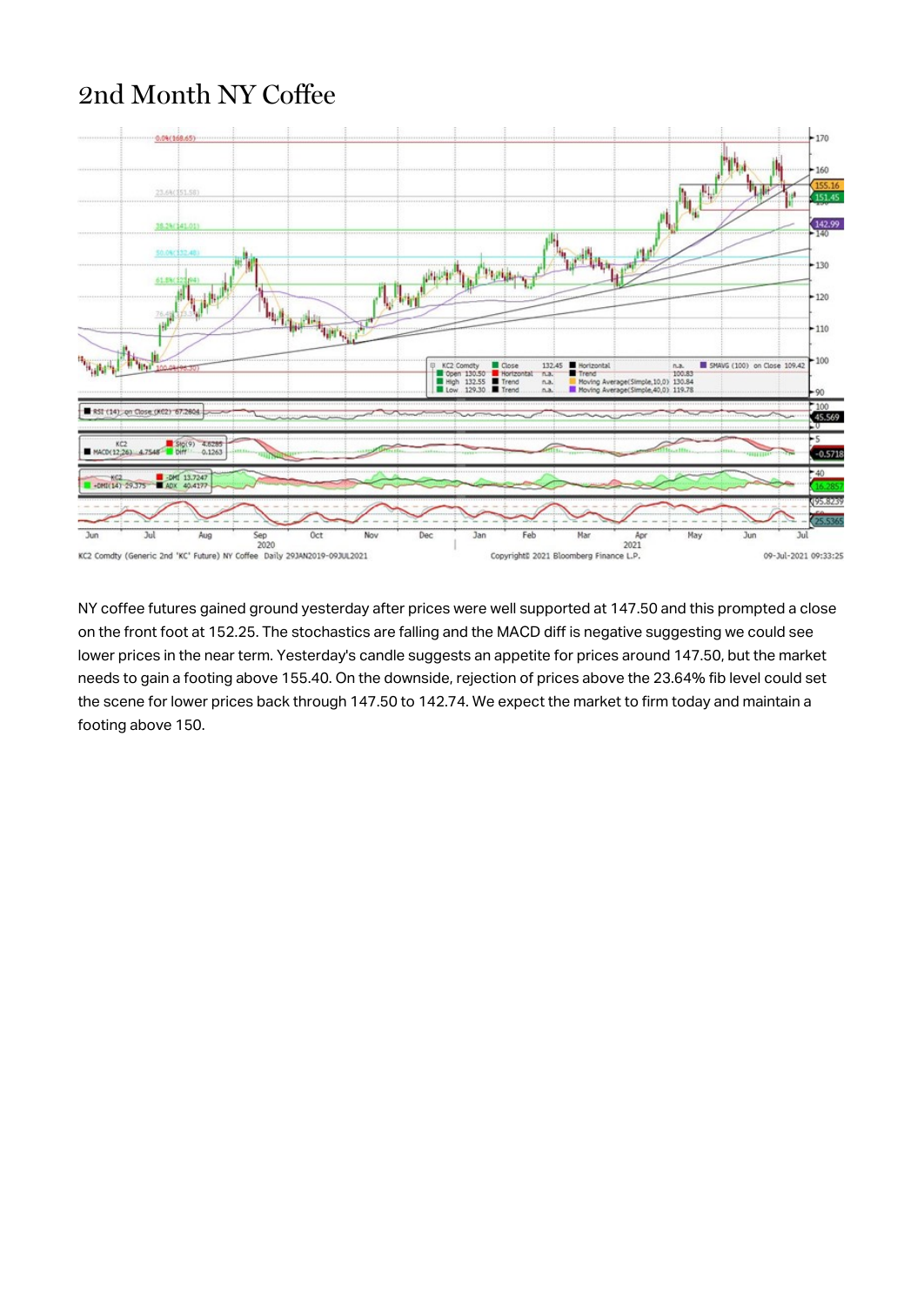| 10 Day % K Stochastic       | 27.12 Falling   |         |        |
|-----------------------------|-----------------|---------|--------|
| 10 Day % D Stochastic       | 36.63 Falling   |         |        |
| 14 Day RSI                  | 46.67 Falling   |         |        |
| Support                     | 150             | 147.50  | 142.74 |
| Resistance                  | 155.36          | 157     | 160    |
| Moving Averages (10,40,100) | 155.36          | 155.26  | 142.74 |
| Open Interest               | 278,7500 (+187) | Volumes | 48,073 |
| Source: ICE                 |                 |         |        |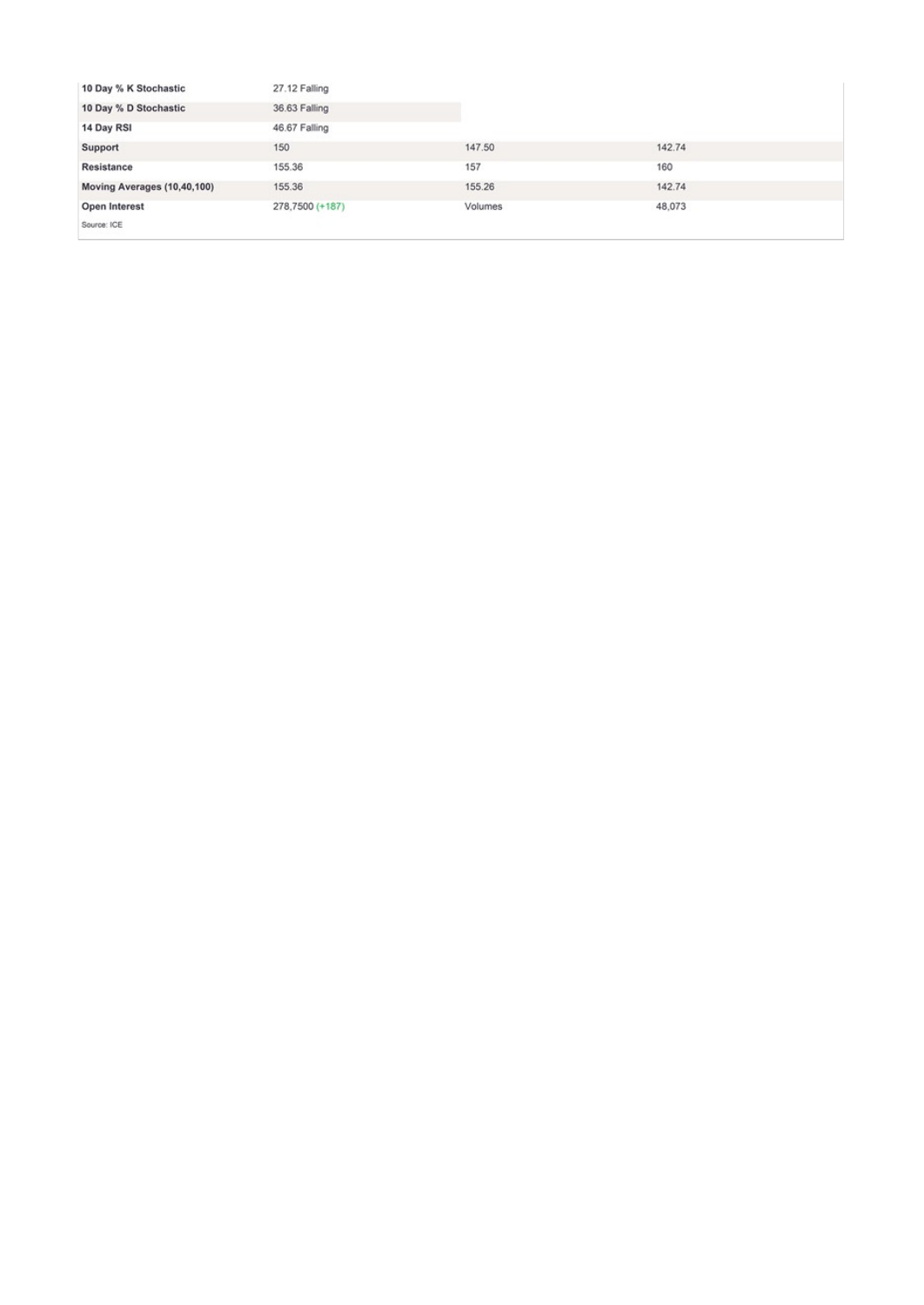## 2nd Month Ldn Coffee

Yesterday's activity saw prices test 1720, this level held firm and futures closed at 1707. The stochastics are falling out of overbought as the MACD diff is negative but lacks conviction, this confirms the spinning top candle and the consolidation above 1700. Long term momentum is still on the upside, but the rejection of prices above 1720 could set the scene for lower prices back towards 1643 at the 23.6% fib level. The 40 DMA stands at 1608.8 and will close in and provide support in the near term. If prices hold above the 23.6% fib level the market will remain on the upside.

| 10 Day % K Stochastic       | 68.35 Falling    |         |         |
|-----------------------------|------------------|---------|---------|
| 10 Day % D Stochastic       | 71.07 Falling    |         |         |
| 14 Day RSI                  | 64.27 Falling    |         |         |
| Support                     | 1700             | 1673    | 1643    |
| Resistance                  | 1720             | 1737    | 1750    |
| Moving Averages (10,40,100) | 1698.40          | 1608.95 | 1494.14 |
| Open Interest               | 113,893 (+1,031) | Volumes | 13,631  |
| Source: ICE                 |                  |         |         |
|                             |                  |         |         |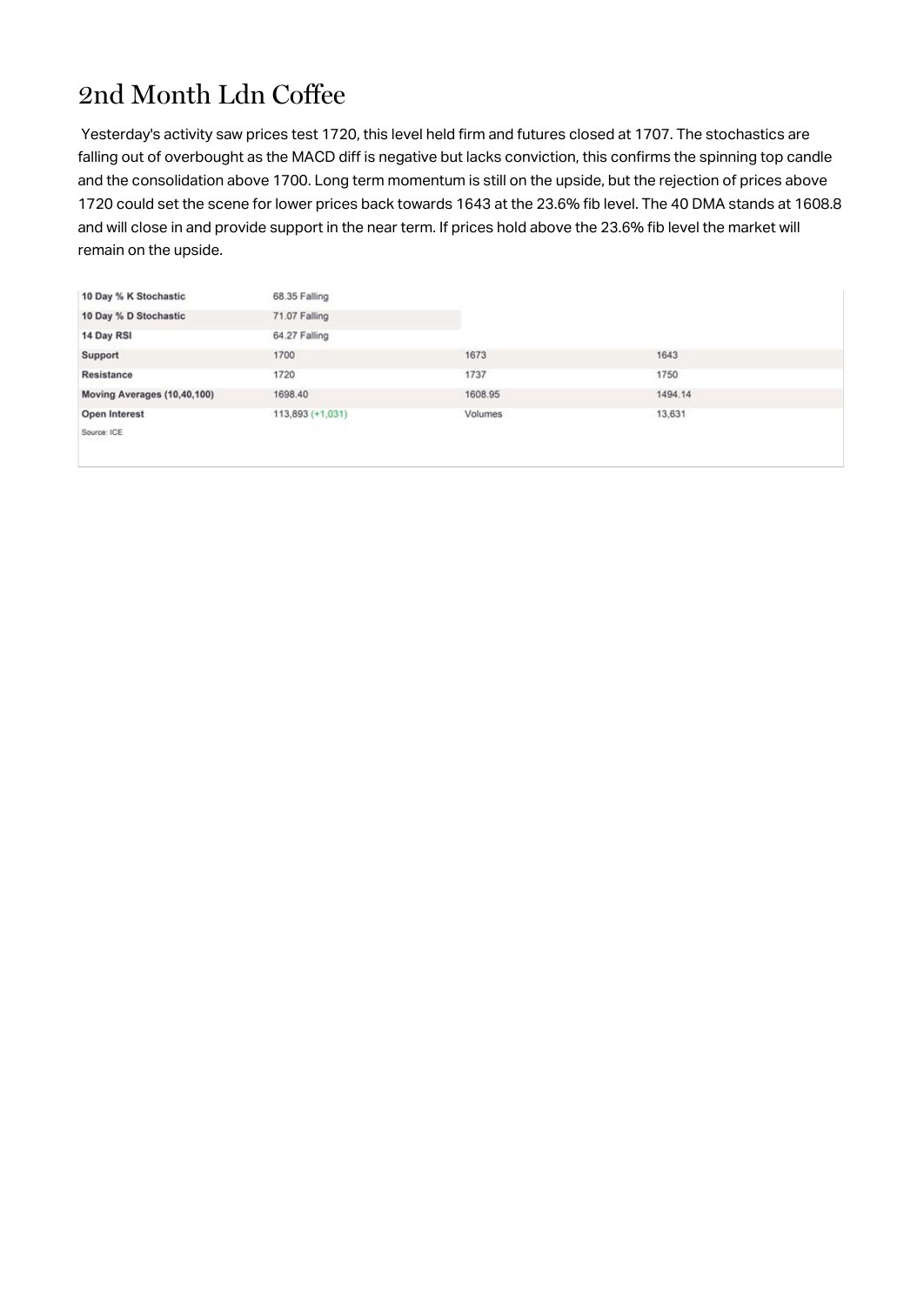#### 2nd Month NY Cocoa

Cocoa prices failed above 2300 yesterday, causing a test of support at 2270 but the market closed at 2295. Stochastics are falling and the MACD diff is negative and diverging on the downside helping to confirm the outlook on the downside, and the break below support at 2300 at 2247. Downside tails suggest improving buying pressure below 2300 and this could set the scene for higher prices in the near term towards 2317 before targeting 2355. We expect prices to remain weak in the near term and a reaffirmation of resistance at 2317 could trigger losses to 2247.

| 10 Day % K Stochastic       | 19.45 Falling    |         |        |
|-----------------------------|------------------|---------|--------|
| 10 Day % D Stochastic       | 24.62 Falling    |         |        |
| 14 Day RSI                  | 33.39 Falling    |         |        |
| Support                     | 2280             | 2260    | 2247   |
| Resistance                  | 2300             | 2317    | 2355   |
| Moving Averages (10,40,200) | 2345             | 2423    | 2472   |
| Open Interest               | 241,333 (+2,294) | Volumes | 42,414 |
| Source: ICE                 |                  |         |        |